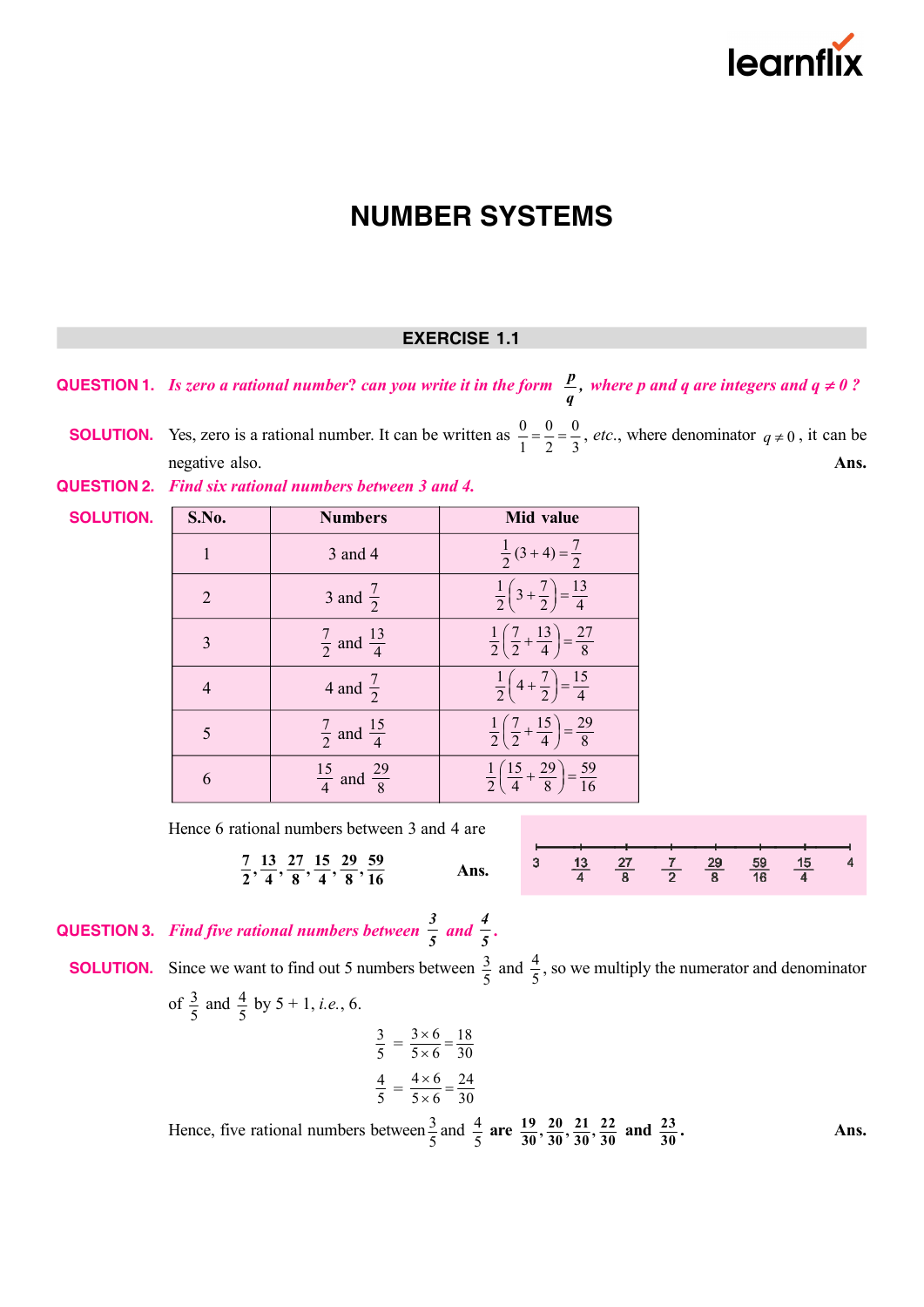**QUESTION 4.** *Are the following statements true or false? Give reasons for your answer.*

- **(***i***)** *Every natural number is a whole number.*
- **(***ii***)** *Every integer is a whole number.*
- **(***iii***)** *Every rational number is a whole number.*

### **SOLUTION.** (*i*) True, since natural number starts from 1 to  $\infty$  and whole number starts from 0 to  $\infty$ .

- **(***ii***) False,** since negative integers are not whole numbers.
- (*iii*) False, since rational number such that  $\frac{1}{2}$  is not whole number. **Ans.**

### **EXERCISE 1.2**

- **QUESTION 1.** *State whether the following statements are true or false. Justify your answers.*
	- **(***i***)** *Every irrational number is a real number.*
	- (*ii*) *Every point on the number line is of the form*  $\sqrt{m}$ , *where m is a natural number.*
	- **(***iii***)** *Every real number is an irrational number***.**

### **SOLUTION.** (*i*) We know that real number is either rational or irrational. So we can say that every irrational number is a real number.

Hence, the given statement is **true.**

- **(***ii***)** We know that real numbers can be represented on the number line. Thus, every point on the number line is of the form  $\sqrt{m}$ , where *m* is a natural number. Hence, the given statement is **true.**
- **(***iii***)** We know that, rational numbers and irrational numbers taken together are known as real numbers. Hence, the given statement is **false. Ans.**
- **QUESTION 2.** *Are the square roots of all positive integers irrational? If not, give an example of the square root of a number that is a rational number.*
	- **SOLUTION.** "The square roots of all positive integers are irrational.", is not correct.

Since, square root of 9 *i.e.*,  $\sqrt{9}$  = 3, which is a rational number.

Hence, **the given statement is not correct. Ans.**

**QUESTION 3.** *Show how*  $\sqrt{5}$  *can be represented on the number line.* 

**SOLUTION.** We shall now show how to represent  $\sqrt{5}$  on the number line. Draw a number line *l* and mark a point *O*, representing zero (0), on it. Let point *A* represents 2 as shown in the figure. Now, construct a right-angled  $\triangle OAB$ , right-angled at *A* such  $1 \triangleleft$ that  $OA = 2$  units and  $AB = 1$  unit (see figure). By Pythagoras theorem, we have



Draw an arc with centre O and radius OB to cut the number line at C. Clearly,  $OC = OB = \sqrt{5}$ .

Thus, the point *C* represents the irrational number  $\sqrt{5}$ . Ans.

**QUESTION 4.** *Classroom activity (Constructing the 'square root spiral') : Take a large sheet of paper and construct the 'square root spiral' in the following fashion. Start with a point O and draw a line segment OP<sup>1</sup> of unit length. Draw a line segment P<sup>1</sup> P2 perpendicular to OP<sup>1</sup> of unit length (see figure). Now draw a* line segment  $P_2P_3$  perpendicular to  $OP_2$ . Then draw a line segment  $P_3P_4$  perpendicular to  $OP_3$ . *Continuing in this manner, you can get the line segment Pn – 1P<sup>n</sup> by drawing a line segment of unit* length perpendicular to  $OP_{n-1}$ . In this manner, you will have created the point  $P_{_Z}$   $P_{_Z}$  ...  $P_{_{R'}}$  ... and *join them to create a beautiful spiral depicting*  $\sqrt{2}$ ,  $\sqrt{3}$ ,  $\sqrt{4}$ , ....

 **SOLUTION.** Classroom activity – **Do as directed.**

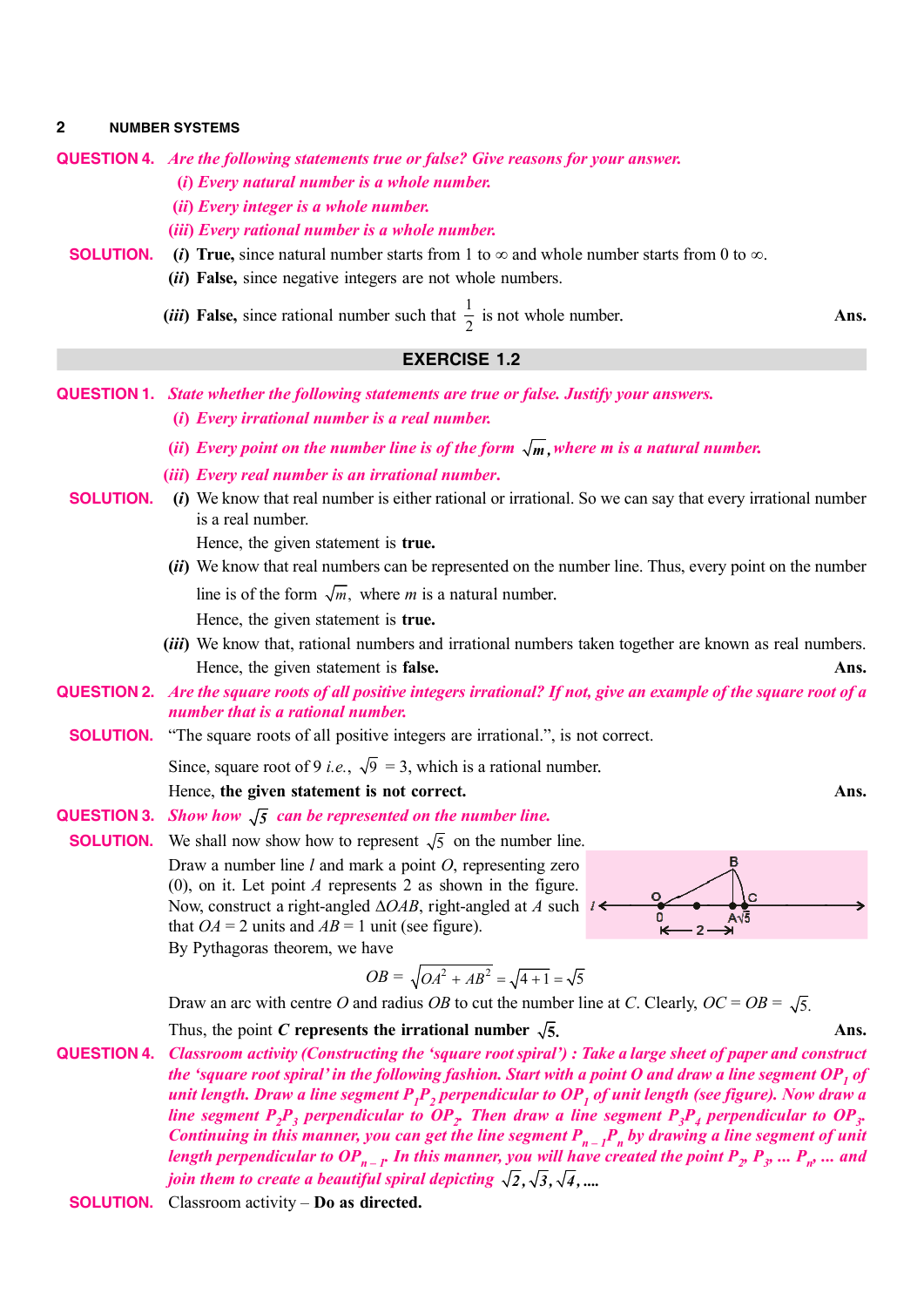**EXERCISE 1.3 QUESTION 1.** *Write the following in decimal form and say what kind of decimal expansion each has :*  $(i) \frac{36}{100}$  **(***ii***)**  *1 1 11 (iii)* $4\frac{1}{8}$  $(iv)$   $\frac{3}{13}$   $(v)$   $\frac{2}{13}$ *(vi*)  $\frac{329}{400}$  **SOLUTION.** (*i*) ) 360 ( 0.36  $\overline{0}$ Hence, decimal form of  $\frac{36}{100} = 0.36$ **It has terminating decimal expansion. Ans.**  $(iii)$  11  $\overline{)100}$  (0.090909) Hence, decimal form of  $\frac{1}{11} = 0.090909... = 0.0909$ **It has non terminating and repeating decimal expansion. Ans.** (*iii*)  $4\frac{1}{8} = \frac{4 \times 8 + 1}{8} = \frac{32 + 1}{8} = \frac{33}{8}$ 8 8 8  $\frac{x8+1}{2} = \frac{32+1}{2} =$  ) 33.000 ( 4.125 Hence, decimal form of  $4\frac{1}{8} = 4.125$ **It has terminating decimal expansion. Ans.**  $(iv)$  13  $\overline{)}$  3.0000000 (0.23076923... Hence, decimal form of  $\frac{3}{13} = 0.23076923... = 0.230769$ Also, **it has non terminating repeating decimal expansion. Ans.**  $(v)$  11  $\overline{)2.00000}$  (0.181818... 90 A 90 B  $\overline{90}$  C 

 $\therefore$   $\frac{2}{11}$  = 0.1818......... = 0.18, non-terminating and repeating decimal expansion.

 $\overline{2}$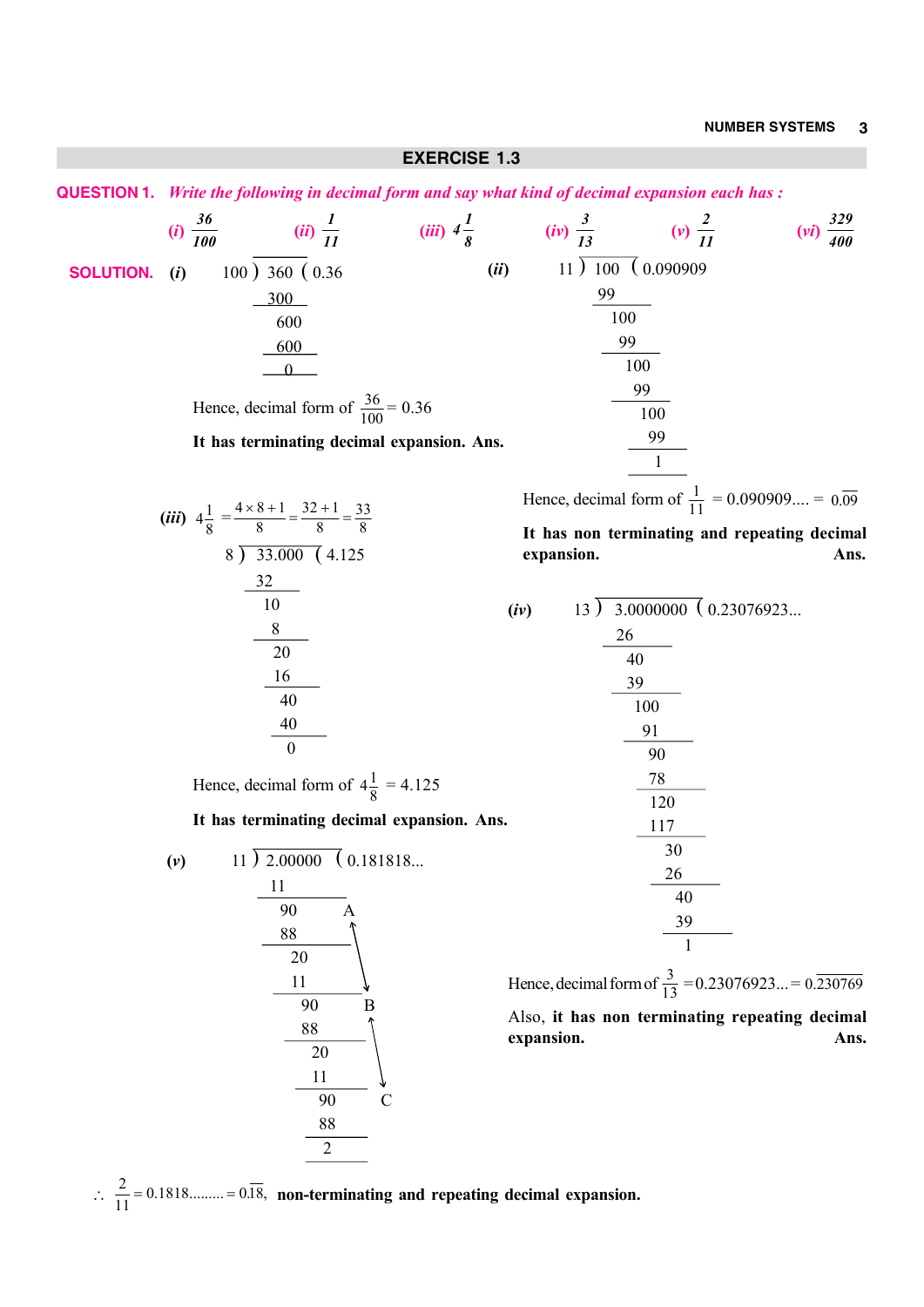$(vi)$  400  $\overline{)329.000}$  (0.8225) 3200

| ว∠เพ |
|------|
| 900  |
| 800  |
| 1000 |
| 800  |
| 2000 |
| 2000 |
|      |
|      |

 $\therefore$   $\frac{329}{400} = 0.8225$ , terminating decimal.

In the above examples, rational numbers are expressed into decimal form and the division process comes to an end without leaving any remainder. Such type of decimals are called terminating decimals. Since, the number of digits after decimal is finite, so these numbers are also called finite decimal forms. **Ans.**

### **QUESTION 2.** *You know that*  $\frac{1}{7} = 0.\overline{142857}$ *. Can you predict what the decimal expansions of*  $\frac{2}{7}, \frac{3}{7}, \frac{4}{7}, \frac{5}{7}, \frac{6}{7}$  *are, without actually doing the long division? If so how?*

**SOLUTION.** Yes, we can predict what the decimal expansions of  $\frac{2}{7}, \frac{3}{7}, \frac{4}{7}, \frac{5}{7}, \frac{6}{7}$  are, without actually doing the long division.

> All of the above will have repeating decimals which are permutations of 1, 4, 2, 8, 5, 7 *For example:*

$$
\begin{array}{r}\n \uparrow \\
0.1428571... \\
\hline\n 7)1.0000000 \\
\hline\n 7\n \end{array}\n \leftarrow\n \begin{array}{r}\n 0.1428571... \\
\hline\n 30\n \end{array}\n \leftarrow\n \begin{array}{r}\n 28\n \end{array}\n \leftarrow\n \begin{array}{r}\n 20\n \end{array}\n \leftarrow\n \begin{array}{r}\n 14\n \end{array}\n \leftarrow\n \begin{array}{r}\n 60\n \end{array}\n \leftarrow\n \begin{array}{r}\n 35\n \end{array}\n \leftarrow\n \begin{array}{r}\n 49\n \end{array}\n \leftarrow\n \begin{array}{r}\n 10\n \end{array}\n \leftarrow\n \begin{array}{r}\n 7\n \end{array}\n \leftarrow\n \begin{array}{r}\n 3\n \end{array}\n \leftarrow\n \end{array}
$$

*In case of*  $\frac{2}{7}$ 

We divide 2 by 7. On putting a decimal point in the quotient, 2 becomes 20. In the above long division we also get 20 as remainder after two steps. See the respective quotient (Here it is 2). In the division of 2 by 7, the first quotient is 2 and then 8571.... .

Thus, 
$$
\frac{2}{7} = 0.\overline{285714}
$$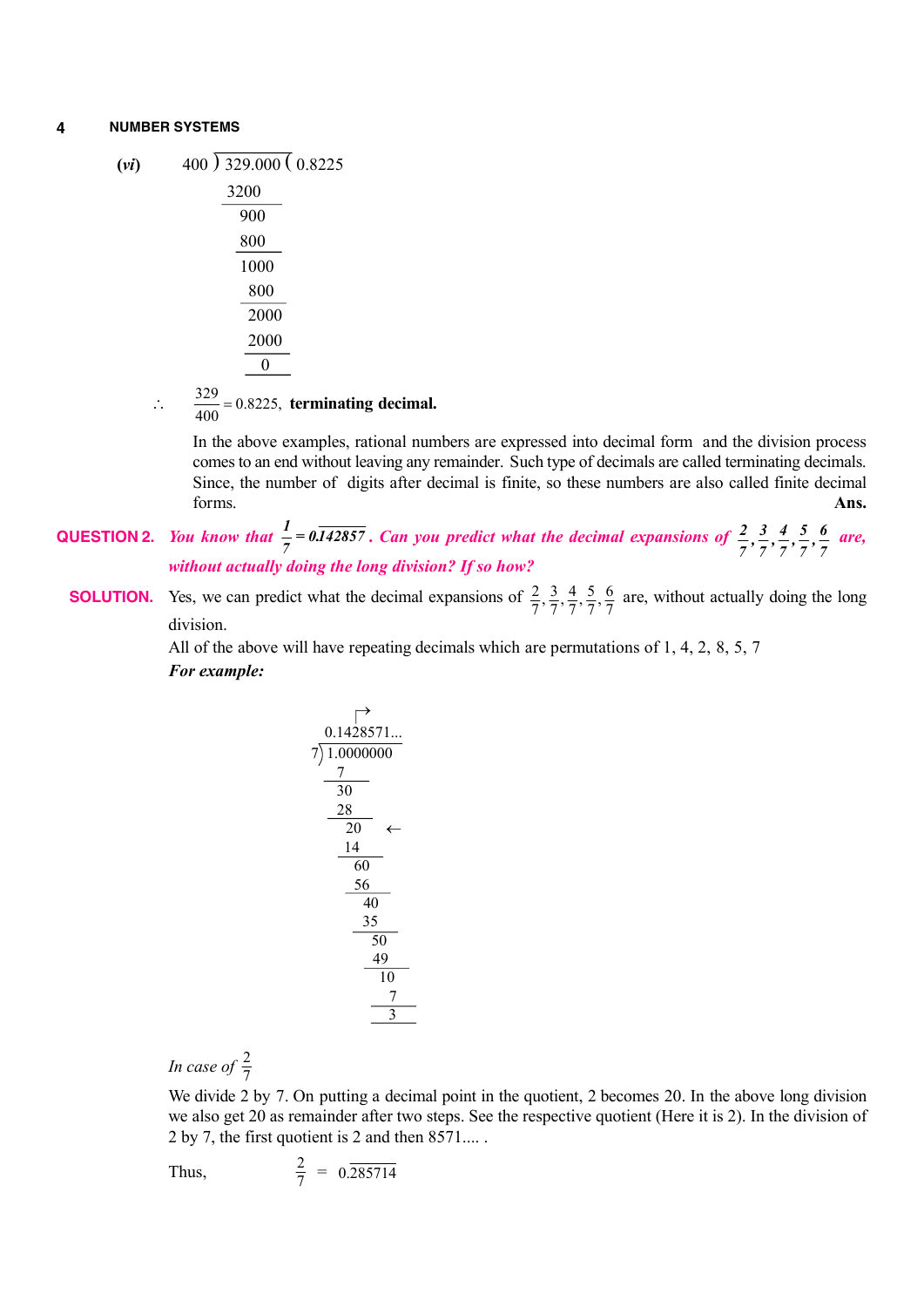To find  $\frac{3}{7}$ , we have to see the above long division when the remainder becomes 3 and see the respective quotient (here it is 4), then write the new quotient beginning from there.

Thus,  
\n
$$
\frac{3}{7} = 0.\overline{428571}
$$
  
\nSimilarly,  
\n $\frac{4}{7} = 0.\overline{571428}$   
\n $\frac{5}{7} = 0.\overline{714285}$   
\n $\frac{6}{7} = 0.\overline{857142}$ 

**QUESTION 3.** *Express the following in the form*  $\frac{p}{q}$ , *where p and q are integers and q*  $\neq 0$ *.* 

**(***i***)** *0.6* **(***ii***)** *0.47* **(***iii***)** *0.001*  **SOLUTION.** (*i*) Let  $x = 0.\overline{6}$  $\Rightarrow x = 0.666...$  ...(1)

> There is only one repeating digit (6) after decimal point so we multiply both side of (1) by 10.  $10x = 6.66...$  ...(2)

|               | Subtracting $(1)$ from $(2)$ , we get          |      |
|---------------|------------------------------------------------|------|
|               | $10x - x = (6.66) - (0.666)$                   |      |
|               | $9x = 6$                                       |      |
| $\Rightarrow$ | $x=\frac{6}{9}$                                |      |
| Hence,        | $0.\overline{6} = \frac{6}{9} = \frac{2}{3}$ . | Ans. |

(*ii*) Let  $x = 0.47$  ...(1) There is only one digit (4) without bar after decimal point in the given number, so we multiply both

sides (1) by  $10^1 = 10$ .  $10x = 4.\overline{7} \implies 10x = 4 + 0.\overline{7}$  $\Rightarrow$   $10x = 4 + \frac{7}{9}$  (*By Rule*)  $\Rightarrow$   $10x = \frac{36 + 7}{9}$ 9  $\frac{+7}{2}$   $\Rightarrow$   $10x = \frac{43}{8}$ 9  $\Rightarrow$   $x = \frac{43}{90}$   $\Rightarrow$   $0.47 = \frac{43}{90}$  $(: x = 4.\overline{7})$  **Ans.**  $(iii)$  Let  $x = 0.001$  $\Rightarrow x = 0.001001001...$  (1)

There are three repeating digits (001) after decimal point so we multiply both sides of (1) by  $10^3$  *i.e.* 1000.

$$
1000x = 001.001001.... \tag{2}
$$

Subtracting  $(1)$  from  $(2)$ , we get

1000 
$$
x - x = (001.001001...) - (0.001001001...)
$$
  
\n⇒ 999  $x = 001 = 1$   
\n⇒  $x = \frac{1}{999}$   
\nHence,  $0.\overline{001} = \frac{1}{999}$ .

## **QUESTION 4.** Express 0.99999 .... in the form  $\frac{p}{q}$ . Are you surprised by your answer? With your teacher and *classmates discuss why the answer makes sense***.**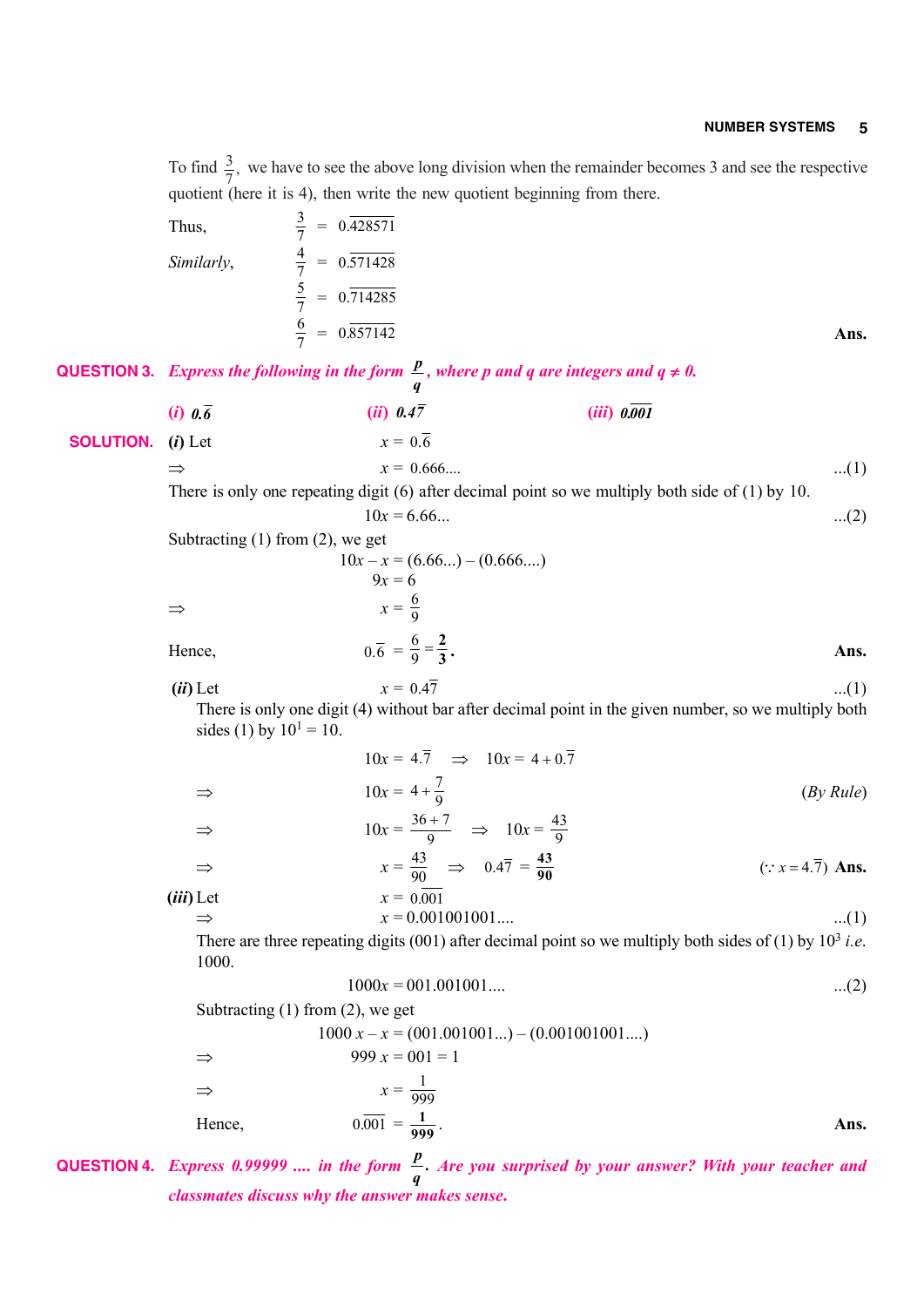**SOLUTION.** Let 
$$
x = 0.99999...
$$
 ... (1)

Here is only one repeating digit (9) after decimal point so we mutliply both sides of (1) by  $10<sup>1</sup>$ .  $10x = 9.9999...$  ...(2)

Subtracting (1) from (2), we get

 $10x - x = (9.9999...) - (0.99999...)$  $\Rightarrow$  9*x* = 9  $\Rightarrow$   $x=1$ Hence,  $0.999999... = 1$ 

Since 0.99999... goes on forever. So, there is no gap between 1 and 0.99999... **and hence they are equal.**

**Ans.**

# **QUESTION 5.** *What can be the maximum number of digits in the repeating block of digits in the decimal expansion 1 ? Perform the division to check your answer***.**

**SOLUTION.** Here, we have

Thus, <sup>1</sup>

Hence, the maximum number of digits in the repeating block while computing  $\frac{1}{17}$  are **16. Ans.**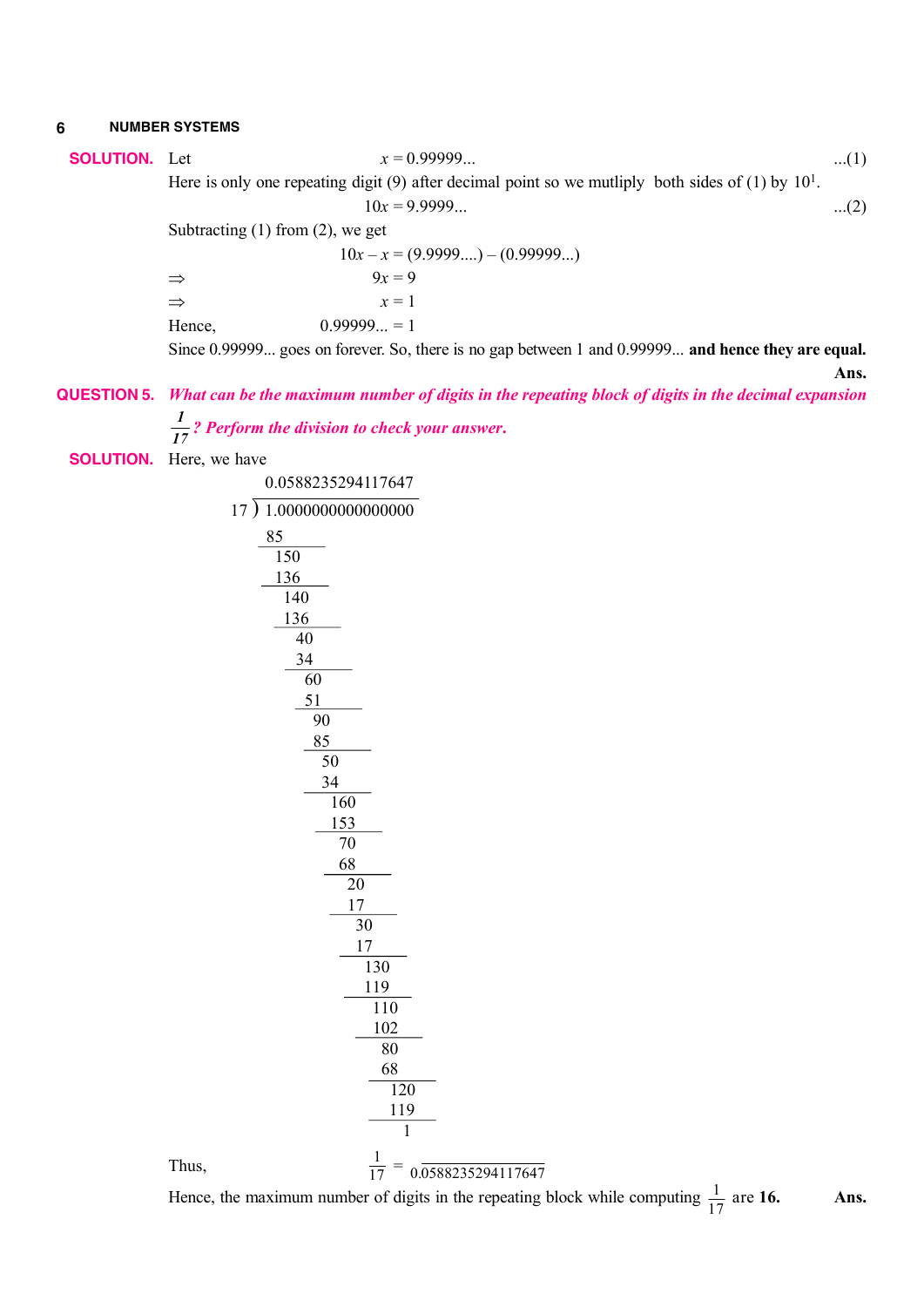- **QUESTION 6.** *Look at several examples of rational numbers in the form p*  $\frac{1}{q}$  ( $q \neq 0$ ), where p and q are integers with *no common factors other than 1 and having terminating decimal representations (expansions). Can you guess what property q must satisfy* **?**
- **SOLUTION.** Let the various such rational numbers be  $\frac{1}{2}$ ,  $\frac{1}{4}$ ,  $\frac{7}{8}$ ,  $\frac{37}{25}$ ,  $\frac{8}{125}$ ,  $\frac{17}{20}$ ,  $\frac{31}{16}$  *etc.*

In all these cases we have to multiply the denominator *q* by such number so that it becomes 10 or a power of 10.

$$
\frac{1}{2} = \frac{1 \times 5}{2 \times 5} = \frac{5}{10} = 0.5
$$
 [:: 2 × 5 = 10]

$$
\frac{1}{4} = \frac{1 \times 25}{4 \times 25} = \frac{25}{100} = 0.25
$$
 [:: 4 × 25 = 100]

$$
\frac{7}{8} = \frac{7 \times 125}{8 \times 125} = \frac{875}{1000} = 0.875
$$
 [:: 8 × 125 = 1000]

$$
\frac{37}{25} = \frac{37 \times 4}{25 \times 4} = \frac{148}{100} = 1.48
$$
 [:: 25 × 4 = 100]

$$
\frac{8}{125} = \frac{8 \times 8}{125 \times 8} = \frac{64}{1000} = 0.064
$$
 [:: 125 × 8 = 1000]

$$
\frac{17}{20} = \frac{17 \times 5}{20 \times 5} = \frac{85}{100} = 0.85
$$
 [:: 20 × 5 = 100]

$$
\frac{31}{16} = \frac{31 \times 625}{16 \times 625} = \frac{19375}{10000} = 1.9375
$$
 [:: 16 × 625 = 10000]

Thus we have observed that those rational numbers whose denominators when multiplied by a suitable integer produce a power of 10 are expressible in the finite decimal form. But this can always be done only when the denominator of the given rational number has either 2 or 5 or both of them as the only prime factors. Thus, we obtain the following property.

If the denominator of a rational number in standard form has no prime factors other than 2 or 5, then and only then it can be represented as a terminating decimal. **Ans.**

- **QUESTION 7.** *Write three numbers whose decimal expansions are non-terminating non-recurring***.**
- **SOLUTION.** Three numbers whose decimal representations are non-terminating and non-repeating are  $\sqrt{2}$ ,  $\sqrt{3}$  and

 $\sqrt{5}$  or we can say

**0.1001000100001....., 0.202002000200002.... and 0.003000300003.... Ans.**

**QUESTION 8.** *Find 3 different irrational numbers between the rational numbers 5*  $\frac{5}{7}$  and  $\frac{9}{11}$ .

**SOLUTION.** We know that,  $\frac{5}{7}$  $\frac{5}{7}$  = 0.714 ........... and  $\frac{9}{11}$  = 0.818 ......... We have to find out three irrational numbers between 0.714 ........... and 0.818..... The three irrational numbers between  $\frac{5}{7}$  $\frac{5}{7}$  and  $\frac{9}{1}$  $\frac{1}{11}$  are: **0.72072007200072000072.................. 0.76076007600076000076.................. 0.79079007900079000079................. Ans. QUESTION 9.** *Classify the following numbers as rational or irrational:* **(***i***)** *23* **(***ii***)** *225* **(***iii***)** *0.3796*

- **(***iv***)** *7.478478.***.. (***v***)** *1.101001000100001***...**
- **SOLUTION.** (*i*)  $\sqrt{23}$  is an irrational number as 23 **is not a perfect square. Ans.**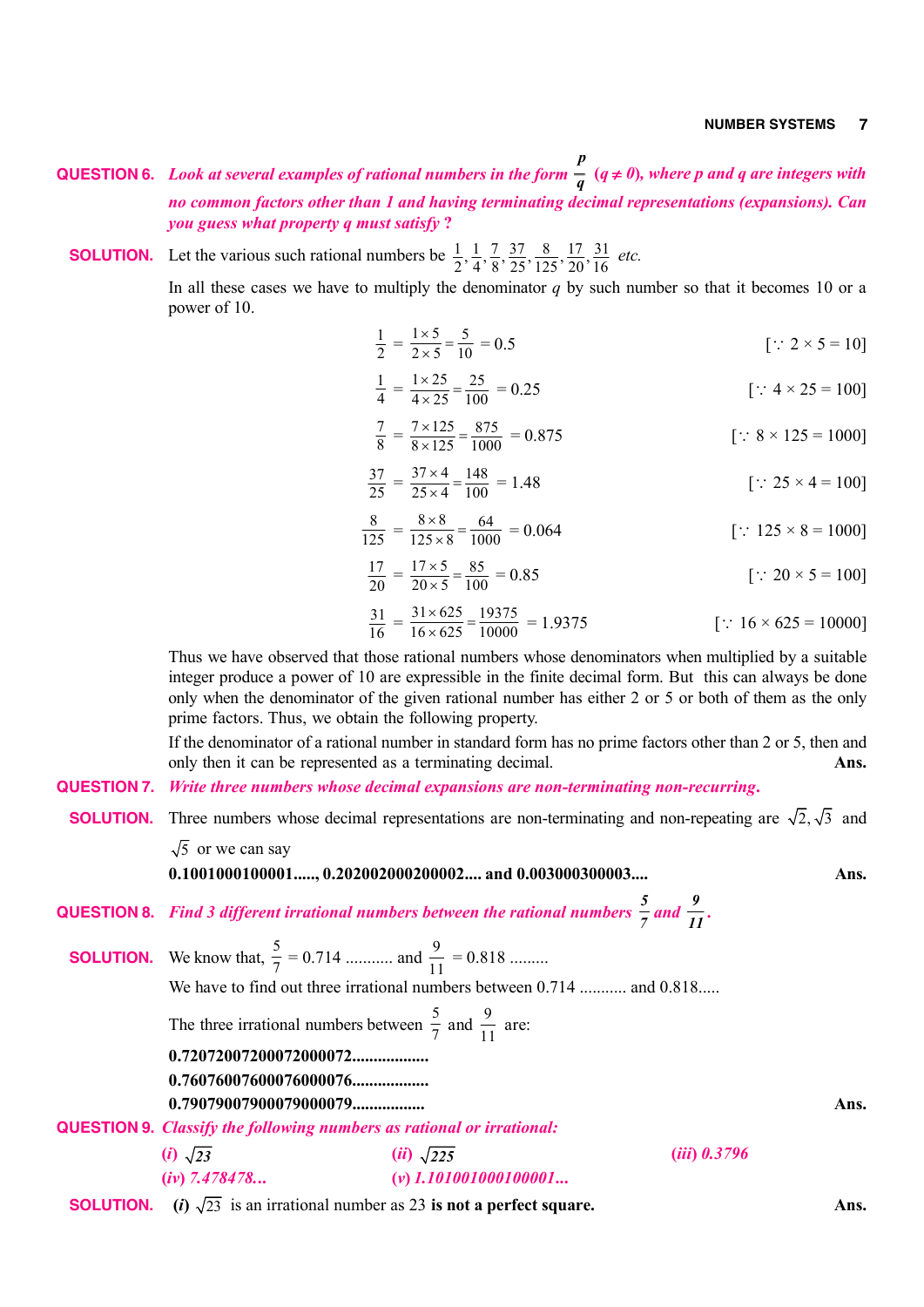$$
(ii)
$$

 $\sqrt{225} = \sqrt{3 \times 3 \times 5 \times 5} = 3 \times 5$ 

 $= 15$ , which is a rational number.

### Hence,  $\sqrt{225}$  is a rational number.

**(***iii***)** 0.3796 is a terminating decimal and so **it is a rational number.**

**(***iv***)** 7.478478... is non terminating but repeating, so, **it is a rational number.**

**(***v***)** 1.101001000100001... is non terminating and non repeating **so it is an irrational number. Ans.**

### **EXERCISE 1.4**

### **QUESTION 1.** *Visualise 3.765 on the number line, using succesive magnification.*

**SOLUTION.** This number lies between 3 and 4. The distance between 3 and 4 is divided into 10 equal parts. Then the first mark to the right of 3 will represent 3.1 and second 3.2 and so on. Now, 3.765 lies between 3.7 and 3.8. We divide the distance between 3.7 and 3.8 into 10 equal parts

> 3.76 will be on the right of 3.7 at the sixth mark, and 3.77 will be on the right of 3.7 at the 7th mark and 3.765 will lie between 3.76 and 3.77 and so on.



To mark 3.765, we have to use magnifying glass. **Ans.**

### **QUESTION 2.** *Visualize 4.26 on the number line, upto 4 decimal places.*

**SOLUTION.** We have,  $4\overline{26} = 4.2626$ 

This number lies between 4 and 5. The distance between 4 and 5 is divided into 10 equal parts. Then the first mark to the right of 4 will represent 4.1 and second 4.2 and so on. Now, 4.2626 lies between 4.2 and 4.3. We divide the distance between 4.2 and 4.3 into 10 equal parts. 4.2626 lies between 4.26 and 4.27. Again we divide the distance between 4.26 and 4.27 into 10 equal parts. The number 4.2626 lies between 4.262 and 4.263. The distance between 4.262 and 4.263 is again divided into 10 equal parts. Sixth mark from right to the 4.262 is 4.2626.

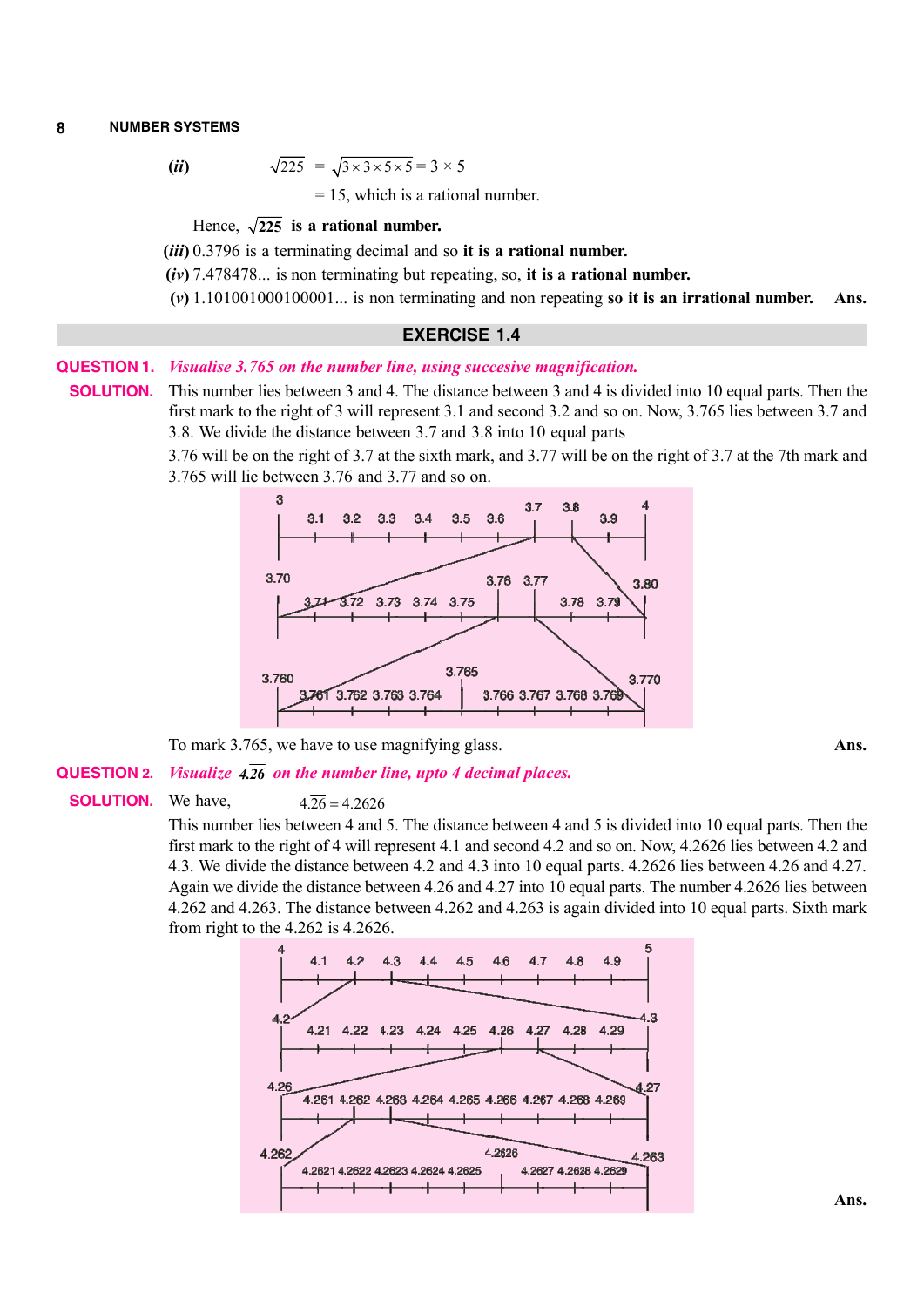### **EXERCISE 1.5**

|                    | <b>QUESTION 1.</b> Classify the following numbers as rational or irrational :            |                                                                                                |                                                                                                                                                                                                                                                                                                                                                                                         |                                          |                                             |
|--------------------|------------------------------------------------------------------------------------------|------------------------------------------------------------------------------------------------|-----------------------------------------------------------------------------------------------------------------------------------------------------------------------------------------------------------------------------------------------------------------------------------------------------------------------------------------------------------------------------------------|------------------------------------------|---------------------------------------------|
|                    | (i) $2-\sqrt{5}$ (ii) $(3+\sqrt{23})-\sqrt{23}$ (iii) $\frac{2\sqrt{7}}{7\sqrt{7}}$      |                                                                                                |                                                                                                                                                                                                                                                                                                                                                                                         | $(iv) \frac{1}{\sqrt{2}}$                | $(v)$ $2\pi$                                |
|                    |                                                                                          |                                                                                                | <b>SOLUTION.</b> (i) $2-\sqrt{5}$ , being a difference between a rational and an irrational is an irrational number.                                                                                                                                                                                                                                                                    |                                          |                                             |
|                    |                                                                                          |                                                                                                | ( <i>ii</i> ) $(3 + \sqrt{23}) - \sqrt{23} = 3 + \sqrt{23} - \sqrt{23} = 3$ which is <b>rational number.</b>                                                                                                                                                                                                                                                                            |                                          |                                             |
|                    | ( <i>iii</i> ) $\frac{2\sqrt{7}}{7\sqrt{7}} = \frac{2}{7}$ , which is a rational number. |                                                                                                |                                                                                                                                                                                                                                                                                                                                                                                         |                                          |                                             |
|                    |                                                                                          |                                                                                                | (iv) $\frac{1}{\sqrt{2}}$ , is the quotient of a rational and irrational and therefore it is an irrational number.                                                                                                                                                                                                                                                                      |                                          |                                             |
|                    |                                                                                          |                                                                                                | (v) $2\pi$ , is the product of rational and irrational and therefore it is an irrational number.                                                                                                                                                                                                                                                                                        |                                          | Ans.                                        |
| <b>QUESTION 2.</b> | Simplify each of the following expressions :                                             |                                                                                                |                                                                                                                                                                                                                                                                                                                                                                                         |                                          |                                             |
|                    | (i) $(3+\sqrt{3})(2+\sqrt{2})$ (ii) $(3+\sqrt{3})(3-\sqrt{3})$                           |                                                                                                |                                                                                                                                                                                                                                                                                                                                                                                         |                                          |                                             |
|                    | (iii) $(\sqrt{5} + \sqrt{2})^2$ (iv) $(\sqrt{5} - \sqrt{2})(\sqrt{5} + \sqrt{2})$        |                                                                                                |                                                                                                                                                                                                                                                                                                                                                                                         |                                          |                                             |
| <b>SOLUTION.</b>   | (i)                                                                                      |                                                                                                | $(3+\sqrt{3})(2+\sqrt{2}) = 3 \times 2 + 3\sqrt{2} + 2\sqrt{3} + \sqrt{2} \times \sqrt{3} = 6 + 3\sqrt{2} + 2\sqrt{3} + \sqrt{6}$                                                                                                                                                                                                                                                       |                                          |                                             |
|                    | (ii)                                                                                     | $(3+\sqrt{3})(3-\sqrt{3}) = (3)^2 - (\sqrt{3})^2 = 9-3=6$                                      |                                                                                                                                                                                                                                                                                                                                                                                         |                                          |                                             |
|                    | (iii)                                                                                    |                                                                                                | $(\sqrt{5} + \sqrt{2})^2 = (\sqrt{5})^2 + 2\sqrt{5} \sqrt{2} + (\sqrt{2})^2 = 5 + 2\sqrt{10} + 2 = 7 + 2\sqrt{10}$                                                                                                                                                                                                                                                                      |                                          |                                             |
|                    | (iv)                                                                                     | $(\sqrt{5} - \sqrt{2})(\sqrt{5} + \sqrt{2}) = (\sqrt{5})^2 - (\sqrt{2})^2 = 5 - 2 = 3$         |                                                                                                                                                                                                                                                                                                                                                                                         |                                          | Ans.                                        |
|                    |                                                                                          |                                                                                                | QUESTION 3. Recall, $\pi$ is defined as the ratio of the circumference (say c) of a circle to its diameter (say d). That is                                                                                                                                                                                                                                                             |                                          |                                             |
|                    |                                                                                          |                                                                                                | $\pi = \frac{c}{d}$ . This seems to contradict the fact that $\pi$ is irrational. How will you resolve this contradiction?                                                                                                                                                                                                                                                              |                                          |                                             |
| <b>SOLUTION.</b>   | $\pi$ is an irrational.                                                                  |                                                                                                | There is no contradiction. Remember that when we measure a length with a scale or any other device,<br>we only get an <i>approximate rational value</i> . So, we may not realise that either $c$ or $d$ is irrational. Hence                                                                                                                                                            |                                          | Ans.                                        |
|                    | <b>QUESTION 4.</b> Represent $\sqrt{9.3}$ on the number line.                            |                                                                                                |                                                                                                                                                                                                                                                                                                                                                                                         |                                          |                                             |
| <b>SOLUTION.</b>   |                                                                                          |                                                                                                | Mark the distance 9.3 units from a fixed point A on a given line to obtain a point B such that $AB = 9.3$<br>units. From $B$ , mark a distance of 1 units and mark the new point as $C$ . Find the mid-point of $AC$ and<br>mark that point as $O$ . Draw a semi-circle with centre $O$ and radius $OC$ .<br>Draw a line perpendicular to $AC$ passing through $B$ and intersecting the |                                          |                                             |
|                    | Then, E represents $\sqrt{9.3}$ .                                                        |                                                                                                | semi-circle at D. Then $BD = \sqrt{9.3}$ . To represent $\sqrt{9.3}$ on the number line.<br>Let us treat the line $BC$ as the number line, with B as 0 and C as 1. Draw<br>an arc with centre $B$ and radius $BD$ , which intersects the number line at $E$ .                                                                                                                           | $\circ$<br>$\leftarrow 9.3 \text{ cm} -$ | $\sqrt{9.3}$<br>E.<br>B<br>$\mathbf C$<br>→ |
| <b>QUESTION 5.</b> | <b>Rationalise the denominators of the following:</b>                                    |                                                                                                |                                                                                                                                                                                                                                                                                                                                                                                         |                                          |                                             |
|                    | (i) $\frac{1}{\sqrt{7}}$                                                                 | (ii) $\frac{1}{\sqrt{7} - \sqrt{6}}$                                                           | (iii) $\frac{1}{\sqrt{5} + \sqrt{2}}$                                                                                                                                                                                                                                                                                                                                                   | (iv) $\frac{1}{\sqrt{7}-2}$              |                                             |
| <b>SOLUTION.</b>   | (i)                                                                                      | $\frac{1}{\sqrt{7}} = \frac{1 \times \sqrt{7}}{\sqrt{7} \times \sqrt{7}} = \frac{\sqrt{7}}{7}$ |                                                                                                                                                                                                                                                                                                                                                                                         |                                          |                                             |
|                    | (ii)                                                                                     |                                                                                                | $\frac{1}{\sqrt{7}-\sqrt{6}} = \frac{1}{\sqrt{7}-\sqrt{6}} \times \frac{\sqrt{7}+\sqrt{6}}{\sqrt{7}+\sqrt{6}} = \frac{\sqrt{7}+\sqrt{6}}{(\sqrt{7})^2-(\sqrt{6})^2}$                                                                                                                                                                                                                    |                                          |                                             |

$$
=\frac{\sqrt{7}+\sqrt{6}}{7-6}=\sqrt{7}+\sqrt{6}
$$